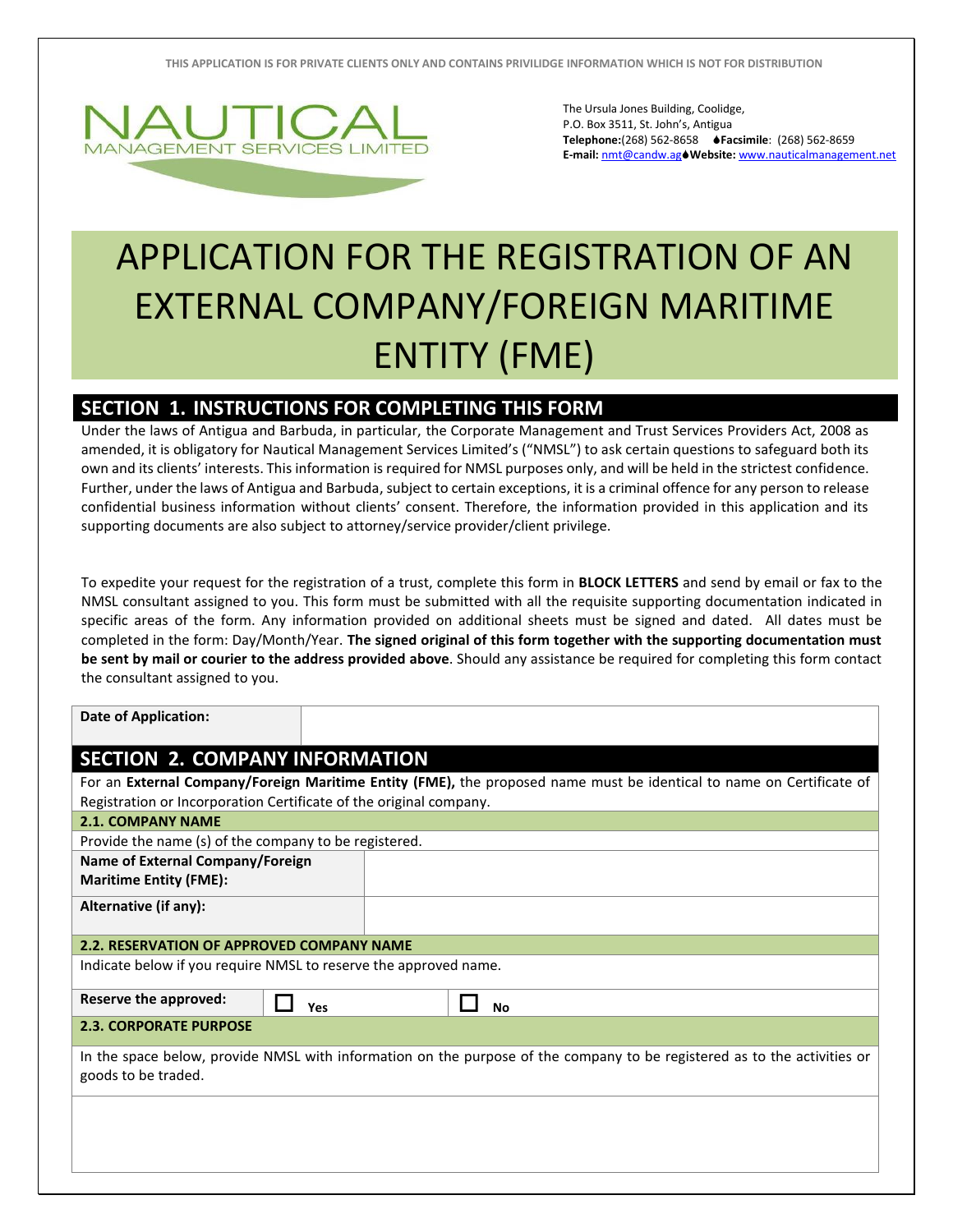|                                                                                                                           |                                              |                                                                            |                                                                                                             | APPLICATION FOR THE REGISTRTATION OF AN EXTERNAL COMPANY/FOREIGN MARITIME ENTITY |                          |                                                                                                                                                                                                                                                                                                                                                                                                                                                                                                                        |
|---------------------------------------------------------------------------------------------------------------------------|----------------------------------------------|----------------------------------------------------------------------------|-------------------------------------------------------------------------------------------------------------|----------------------------------------------------------------------------------|--------------------------|------------------------------------------------------------------------------------------------------------------------------------------------------------------------------------------------------------------------------------------------------------------------------------------------------------------------------------------------------------------------------------------------------------------------------------------------------------------------------------------------------------------------|
| <b>2.4. CORPORATE DOCUMENTS</b>                                                                                           |                                              |                                                                            |                                                                                                             |                                                                                  |                          |                                                                                                                                                                                                                                                                                                                                                                                                                                                                                                                        |
|                                                                                                                           |                                              |                                                                            | are not in English a certified translation in English is required). Indicate all the attachments submitted. |                                                                                  |                          | For the Registration of an External Company, the following corporate documents must be submitted to NMSL (if documents                                                                                                                                                                                                                                                                                                                                                                                                 |
|                                                                                                                           | <b>Certificate of Incorporation Attached</b> |                                                                            | <b>Articles of Incorporation Attached</b>                                                                   |                                                                                  |                          | Memorandum of Association (if applicable) Attached                                                                                                                                                                                                                                                                                                                                                                                                                                                                     |
| <b>By-Laws Attached</b>                                                                                                   |                                              |                                                                            | <b>Certificate of Good-Standing Attached</b>                                                                |                                                                                  |                          | <b>Current Amendments Attached (if applicable)</b>                                                                                                                                                                                                                                                                                                                                                                                                                                                                     |
| <b>Certificate of Incumbency</b>                                                                                          |                                              |                                                                            | Director's Register/Notice of Director                                                                      | <b>Share Register</b>                                                            |                          |                                                                                                                                                                                                                                                                                                                                                                                                                                                                                                                        |
| <b>2.5. REGISTERED ADDRESS</b>                                                                                            |                                              |                                                                            |                                                                                                             |                                                                                  |                          |                                                                                                                                                                                                                                                                                                                                                                                                                                                                                                                        |
| <b>Registered Address:</b>                                                                                                |                                              |                                                                            | Company. The address must include Street, City, State Postal Code and Country.                              |                                                                                  |                          | For the Registration of an External Company/Foreign Maritime Entity (FME) ONLY provide the Registered Address of the                                                                                                                                                                                                                                                                                                                                                                                                   |
|                                                                                                                           |                                              |                                                                            |                                                                                                             |                                                                                  |                          |                                                                                                                                                                                                                                                                                                                                                                                                                                                                                                                        |
|                                                                                                                           |                                              |                                                                            | SECTION 3. SHAREHOLDERS', DIRECTORS' AND OFFICERS' INFORMATION                                              |                                                                                  |                          |                                                                                                                                                                                                                                                                                                                                                                                                                                                                                                                        |
| <b>3.1. SOURCE OF CAPITAL</b>                                                                                             |                                              |                                                                            |                                                                                                             |                                                                                  |                          |                                                                                                                                                                                                                                                                                                                                                                                                                                                                                                                        |
|                                                                                                                           |                                              | agreement must be attached or such other documents].                       |                                                                                                             |                                                                                  |                          | Information is required on the source of funding for the company to be registered which must be provided below. In addition,<br>provide NMSL with either a certified statement of net worth or some other proof of net worth and source of wealth. [This<br>information must include a brief description as to the origins of wealth and the period over which the wealth was generated.<br>Documentation must be attached to support the details provided. For example, if utilizing loans or personal funding a loan |
| The source of capital was derived from:<br><b>Source of Funds Attached</b>                                                |                                              |                                                                            |                                                                                                             |                                                                                  |                          |                                                                                                                                                                                                                                                                                                                                                                                                                                                                                                                        |
| 3.2. SHARE CAPITAL & CLASS(ES) OF SHARES                                                                                  |                                              |                                                                            |                                                                                                             |                                                                                  |                          |                                                                                                                                                                                                                                                                                                                                                                                                                                                                                                                        |
|                                                                                                                           |                                              | Capitalization. Provide all information on shares etc., as required below. |                                                                                                             |                                                                                  |                          |                                                                                                                                                                                                                                                                                                                                                                                                                                                                                                                        |
| <b>Authorized Capital:</b>                                                                                                |                                              | US\$                                                                       | <b>Number of Shares Authorized:</b>                                                                         |                                                                                  |                          |                                                                                                                                                                                                                                                                                                                                                                                                                                                                                                                        |
|                                                                                                                           | <b>Number of Shares Issued:</b>              |                                                                            | <b>Number of Shares Unissued:</b>                                                                           |                                                                                  |                          |                                                                                                                                                                                                                                                                                                                                                                                                                                                                                                                        |
| <b>Par Value Required:</b>                                                                                                |                                              | Yes (Par<br>Value):                                                        | US\$                                                                                                        | No                                                                               |                          | <b>No Maximum Number</b>                                                                                                                                                                                                                                                                                                                                                                                                                                                                                               |
| Types of Shares to be Issued:                                                                                             |                                              | Common<br><b>Shares</b>                                                    | Preferred<br><b>Shares</b>                                                                                  |                                                                                  | <b>Registered Shares</b> | <b>Bearer Shares</b>                                                                                                                                                                                                                                                                                                                                                                                                                                                                                                   |
| 3.3. SHAREHOLDERS CONNECTED TO THE COMPANY                                                                                |                                              |                                                                            |                                                                                                             |                                                                                  |                          |                                                                                                                                                                                                                                                                                                                                                                                                                                                                                                                        |
|                                                                                                                           |                                              |                                                                            |                                                                                                             |                                                                                  |                          | Provide NMSL with the names of the beneficial owner(s) of the company to be registered and the number of shares issued to<br>each person. Complete "Form A" for each individual who are connected to the company as a shareholder. Complete "Form                                                                                                                                                                                                                                                                      |
| B" for each legal entity that is connected to the company to be registered as a shareholder. [For an External Company/FME |                                              |                                                                            | shareholders and the amount of shares allocated to each shareholder must be submitted.]                     |                                                                                  |                          | a certified copy of the company's share register or other legal proof of beneficial ownership detailing the names of the                                                                                                                                                                                                                                                                                                                                                                                               |
| <b>Shareholder 1:</b>                                                                                                     |                                              |                                                                            | No. of Shares:                                                                                              |                                                                                  | <b>Form A Attached</b>   | <b>Form B Attached</b>                                                                                                                                                                                                                                                                                                                                                                                                                                                                                                 |
| <b>Shareholder 2:</b>                                                                                                     |                                              |                                                                            | No. of Shares:                                                                                              |                                                                                  | <b>Form A Attached</b>   | <b>Form B Attached</b>                                                                                                                                                                                                                                                                                                                                                                                                                                                                                                 |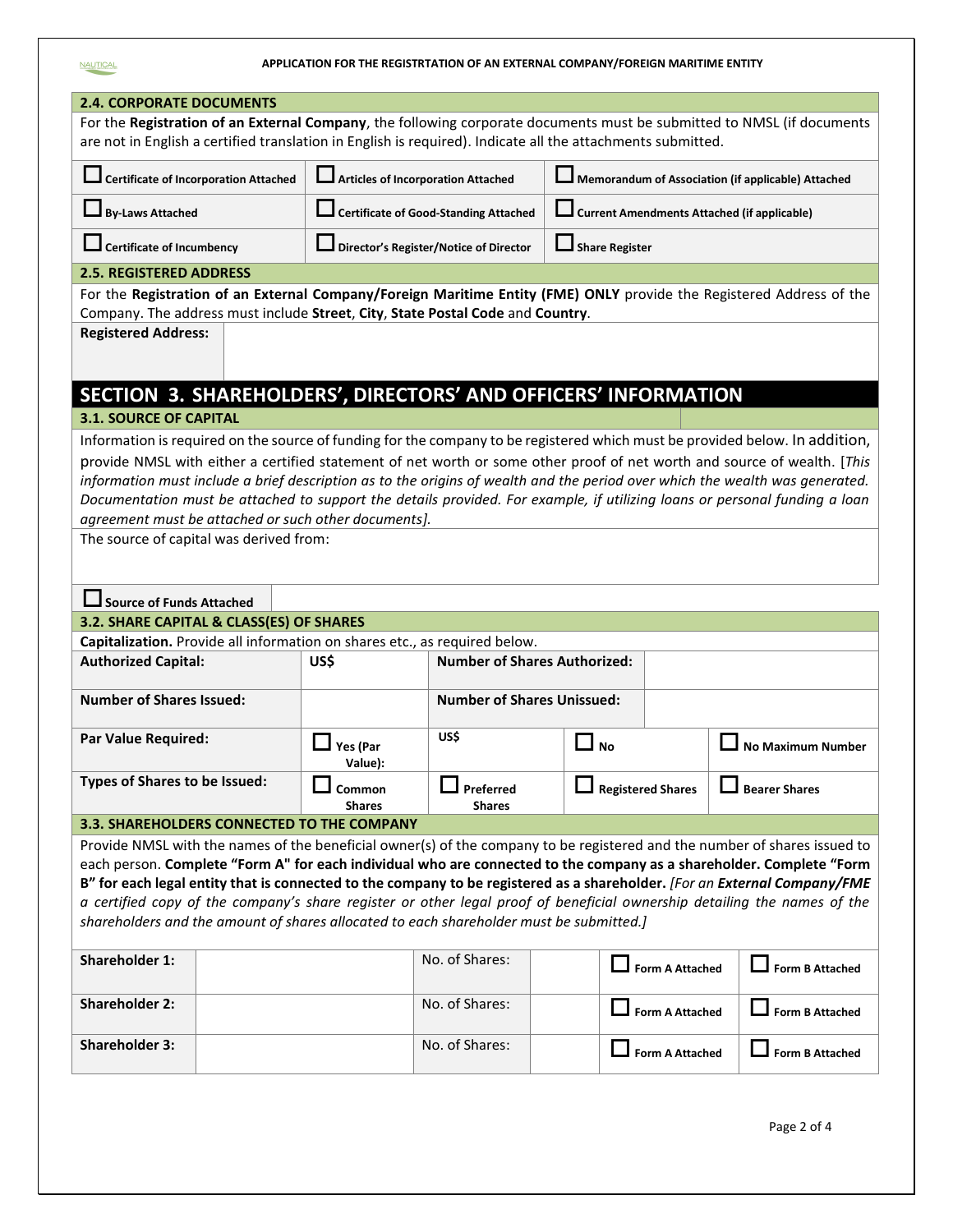| APPLICATION FOR THE REGISTRTATION OF AN EXTERNAL COMPANY/FOREIGN MARITIME ENTITY |  |
|----------------------------------------------------------------------------------|--|
|----------------------------------------------------------------------------------|--|

NAUTICAL

|                         | <b>3.4. DIRECTORS CONNECTED TO THE COMPANY</b>                                          |     |        |                        |                                                                                                                            |                        |
|-------------------------|-----------------------------------------------------------------------------------------|-----|--------|------------------------|----------------------------------------------------------------------------------------------------------------------------|------------------------|
|                         |                                                                                         |     |        |                        | Provide NMSL with the names of the directors who are connected to the proposed company. Complete "Form A" for each         |                        |
|                         |                                                                                         |     |        |                        | individual who is connected to the company to be registered as a director or complete "Form B" for each legal entity which |                        |
|                         |                                                                                         |     |        |                        |                                                                                                                            |                        |
| Director 1:             | will be connected to the proposed company as a director.                                |     |        |                        | <b>Form A Attached</b>                                                                                                     | <b>Form B Attached</b> |
| Director 2:             |                                                                                         |     |        |                        | <b>Form A Attached</b>                                                                                                     | <b>Form B Attached</b> |
| Director 3:             |                                                                                         |     |        |                        | <b>Form A Attached</b>                                                                                                     | <b>Form B Attached</b> |
|                         | 3.5. OFFICERS CONNECTED TO THE COMPANY                                                  |     |        |                        |                                                                                                                            |                        |
|                         |                                                                                         |     |        |                        | Provide NMSL with the names of the officers are connected to the company to registered. However, the company is not        |                        |
| indicate below.         |                                                                                         |     |        |                        | required to have any officers. If the proposed company has officers (President, Secretary, Managing Director, etc.) please |                        |
| Officer 1:              |                                                                                         |     | Title: |                        |                                                                                                                            |                        |
|                         |                                                                                         |     |        |                        | Form A Attached                                                                                                            | <b>Form B Attached</b> |
| Officer 2:              |                                                                                         |     | Title: |                        | <b>Form A Attached</b>                                                                                                     | <b>Form B Attached</b> |
| Officer 3:              |                                                                                         |     | Title: |                        | <b>Form A Attached</b>                                                                                                     | <b>Form B Attached</b> |
|                         | <b>SECTION 4. MANAGING AGENT</b>                                                        |     |        |                        |                                                                                                                            |                        |
|                         | 4.1. APPOINTMENT OF A MANAGING AGENT                                                    |     |        |                        |                                                                                                                            |                        |
|                         |                                                                                         |     |        |                        | NMSL will only accept instructions signed by the beneficial owner(s) and/or directors of the proposed company to be        |                        |
|                         |                                                                                         |     |        |                        | registered unless a Managing Agent is appointed to provide instructions. Indicate if a managing agent will be appointed.   |                        |
|                         | <b>Managing Agent Appointed:</b>                                                        | Yes |        | No                     |                                                                                                                            |                        |
|                         | 4.2. MANAGING AGENT INFORMATION                                                         |     |        |                        |                                                                                                                            |                        |
|                         |                                                                                         |     |        |                        | Provide NMSL with the name of your managing agent. Complete "Form A" if the Managing Agent is an individual. Complete      |                        |
|                         | "Form B" if the Managing Agent is a company.                                            |     |        |                        |                                                                                                                            |                        |
|                         | <b>Managing Agent's Name:</b>                                                           |     |        |                        |                                                                                                                            |                        |
| <b>Form A Attached</b>  |                                                                                         |     |        | <b>Form B Attached</b> |                                                                                                                            |                        |
|                         |                                                                                         |     |        |                        | SECTION 5. MAILING ADDRESS FOR CORRESPONDENCES AND INVOICES                                                                |                        |
|                         | 5.1. MAILING AND EMAIL ADDRESSES                                                        |     |        |                        |                                                                                                                            |                        |
|                         |                                                                                         |     |        |                        | Indicate the mailing and email addresses and fax numbers for correspondences and invoices. The mailing address must        |                        |
|                         | include Street, City, State Postal Code and Country. Indicate the contact person below. |     |        |                        |                                                                                                                            |                        |
| <b>Mailing Address:</b> |                                                                                         |     |        |                        |                                                                                                                            |                        |
| <b>Email Address:</b>   |                                                                                         |     |        |                        |                                                                                                                            |                        |
| <b>Fax Number:</b>      |                                                                                         |     |        |                        |                                                                                                                            |                        |
| <b>Contact Name:</b>    |                                                                                         |     |        |                        |                                                                                                                            |                        |
|                         | <b>5.2. FORWARDING OF ORIGINAL DOCUMENTS</b>                                            |     |        |                        |                                                                                                                            |                        |
|                         | Indicate the method by which all original documents will be forwarded.                  |     |        |                        |                                                                                                                            |                        |
|                         |                                                                                         |     |        |                        |                                                                                                                            |                        |
| Airmail                 |                                                                                         |     |        | $\Box$ Courier         |                                                                                                                            |                        |
|                         |                                                                                         |     |        |                        |                                                                                                                            |                        |
|                         |                                                                                         |     |        |                        |                                                                                                                            |                        |
|                         |                                                                                         |     |        |                        |                                                                                                                            |                        |
|                         |                                                                                         |     |        |                        |                                                                                                                            |                        |